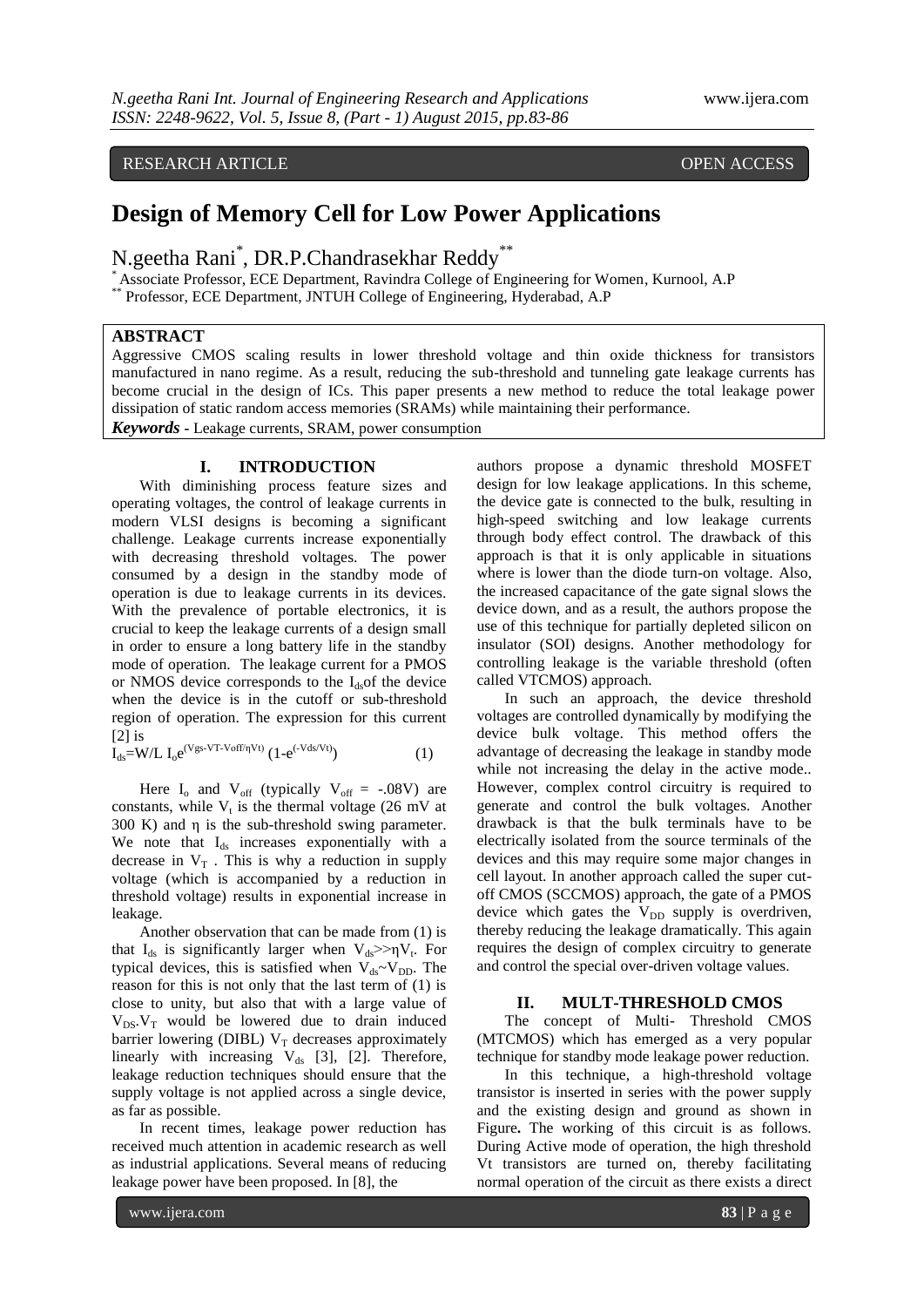path from the output to ground and Vdd. During Standby mode, these transistors are turned off creating a virtual power supply and ground rail and cutting off the circuit from supply.



**Fig. 2.1 MTCMOS Structure**

Since the high Vt transistors operating in standby mode forces the circuit to go to"sleep", they are also known as sleep transistors. Thus, in this technique both standard – and high - threshold voltages are fabricated on a single chip. From a visual perspective, these high Vt sleep transistors act as a current gate to the designed circuit. For this reason, this technique is also referred to as Power Gating.

### *Effect of Introducing Sleep Transistors in Active Mode*

Consider the Pull Up Network (PUN) of a static CMOS circuit. A PMOS sleep transistor is inserted between  $V_{dd}$  source and the PUN. During the normal mode of circuit operation, the sleep transistors can be modeled as a resistor R as shown in Figure. Assuming that the current flowing into the transistor is I, this resistance will cause a voltage drop across it, say V<sub>sleep</sub>. Therefore, the gate driving capability reduces to  $V_{dd} - V_{sleep}$  from  $V_{dd}$ . This reduction in driving capability causes degradation in circuit performance.

To overcome this problem, it is essential to lower the resistance R of the transistor as much as possible. This in turn implies increasing the size (width) of the the transistor, since the resistance of the transistor is inversely proportional to its width. This, however, comes at an expense of increased area and dynamic power dissipation. Conversely, a small size transistor would degrade the circuit speed. A solution to this problem would be to reduce the threshold voltage Vt but as seen from Equation 1, the sub-threshold current and hence the leakage power would increase exponentially. Hence, there is a clear trade-off between area, power and delay metrics of a circuit for low leakage designs.



**Figure 2.2 Sleep Transistor modeled as Resistor**

### **III. PROPOSED METHOD**

This paper deals with low-leakage ASIC design using specialized standard cells. Based on the discussion of the previous section, we know that  $I_{ds}$ would be significantly larger When  $Vds \gg \eta V_t$ . This is because  $V_T$  drops due to DIBL when  $V_{ds}$  is Large. This causes the first term of (1) to increase exponentially, while the parenthesized term of (1) is close to 1. Our approach to leakage reduction attempts to ensure that the supply voltage is applied across more than one turned-off device and one of those devices is a high- $V_T$  device. This is achieved by selectively introducing a high- $V_T$  PMOS or NMOS supply gating device. By this design choice, we obtain standard cells with both low and predictable standby leakage currents. Our goal is to design standard cells with predictably low leakage currents. To achieve this purpose, we design two variants of each standard cell. The two variants of each standard cell are designated "H" and "L." If the inputs of a cell during the standby mode of operation are such that the output has a high value, we minimize the leakage in the pull-down network. So a footer device (a high- $V_T$  NMOS with its gate connected to standby) is used. We call such a cell the "H" variant of the standard cell. Similarly, if the inputs of a cell during the standby mode of operation are such that the output has a low value, we minimize the leakage in the pull-up network by adding a header device (a high-  $V_T$  PMOS with its gate connected standby), and call such a cell the "L" variant of the standard cell. This exercise, when carried out for a NAND3 gate, yields Circuits shown in Fig. 1.Note that the MTCMOS circuit is also shown here. Although the<br>PMOS and NMOS supply gating devices PMOS and NMOS supply gating devices (equivalently called header and footer devices (devices shown shaded in Fig. 1) are shown in the circuit for the MTCMOS design, such devices are in practice shared by all the standard cells of a larger circuit block.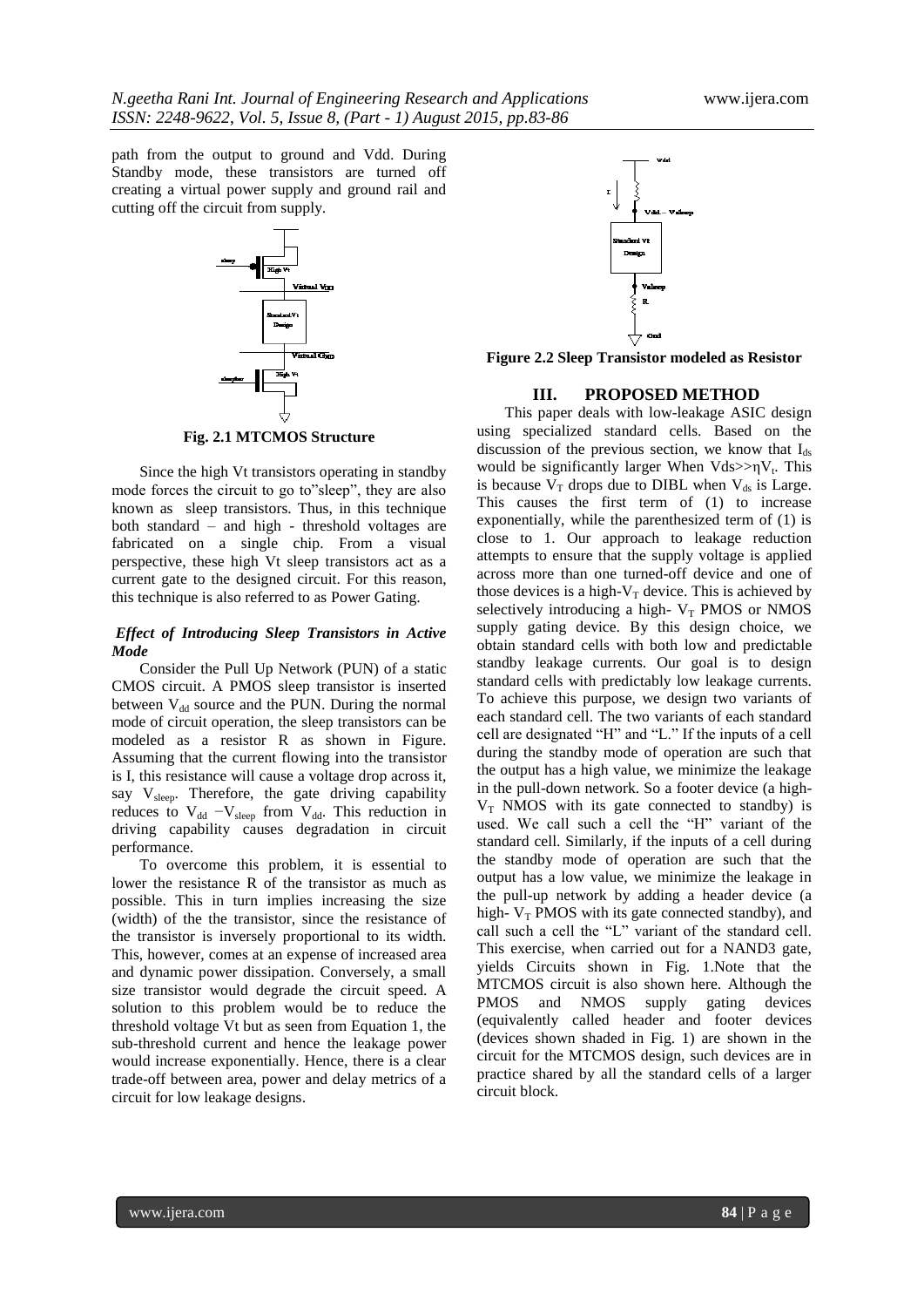







We sized the header and footer devices so that the worst-case output delay penalty over all gate input transitions was no larger than 15% as compared to the regular standard cell using low transistors

# **IV. SIMULATION RESULTS** 金叉叉の けいしん かんくど

**Fig .4.1 High-Vt SRAM cell**



**Fig .4.2 D.C Response of High-Vt SRAM cell**



**Fig. 4.3 Low-V<sup>t</sup> SRAM Cell**



**Fig. 4.4 D.C Response of Low-V<sup>t</sup> SRAM cell**